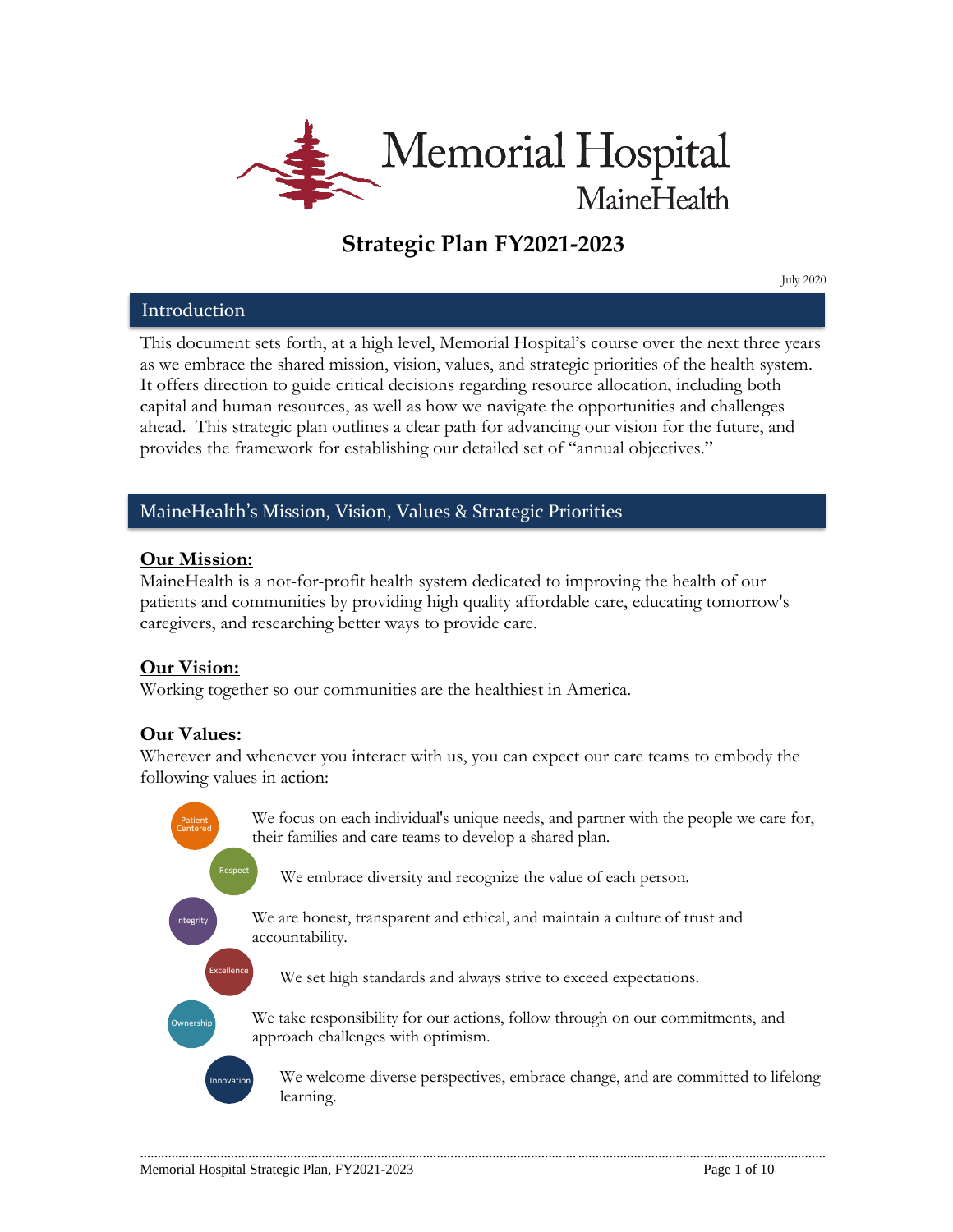# **Our Strategic Priorities:**

These four strategic priorities form the foundation of our efforts over the next three years and determine the system's strategic direction and, subsequently, the actions of Memorial Hospital.



# **Patients:**

Patient-centered care is the first of our six values, and the first of our four strategic priorities. Putting patients and their families first means focusing on the health outcomes that are important to them. It involves informing and involving patients and their families in a care plan, providing care that is respectful and responsive to individual preferences, and ensuring that a patient's values guide clinical decisions. Patient-centered care at MaineHealth empowers patients and their families to become active participants in their care and helps them achieve their best health outcome.

At Memorial Hospital, our patients are at the center of all we do. Our patients deserve and expect consistently safe, high quality care that is local, timely, and convenient. To become the provider of choice for our patients, we will build and strengthen relationships with internal and community partners for a seamless and high-performing care delivery system that works collectively to build healthier communities.

### Goal:

MaineHealth will deliver high quality, safe, effective, patient-centered care, and will aspire to top-decile performance in nationally benchmarked metrics.

Memorial Hospital will:

### FY21 Objectives:

- Meet or exceed system quality dashboard targets by September 30, 2021, in order to ensure quality care that achieves value for money and allocates resources to support organizational priorities
- Convene a subject matter expert (SME) group for women's health (i.e., obstetrics and gynecology), resulting in the development of an actionable workplan and growth target(s) by September 30, 2021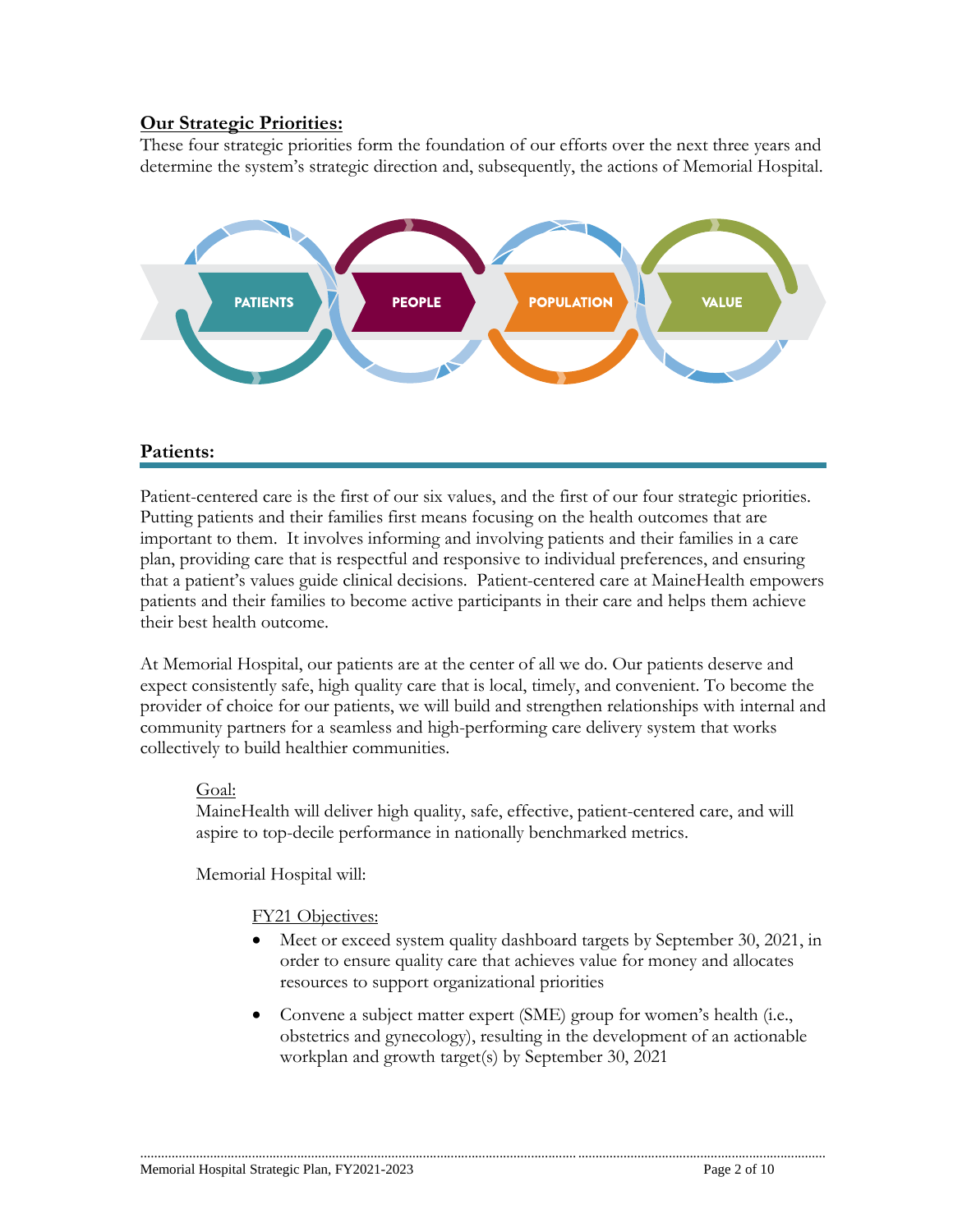- Continue assessing surgical services improvement opportunities, resulting in the development of phase 1 of the surgical services optimization (SSO) workplan, to include expansion of the surgical services footprint (i.e., central sterile, ASU and PACU, OR3, and procedure room), by June 30, 2021
- Assess the feasibility of offering offsite services and, if determined feasible, develop an implementation plan by September 30, 2021

### FY22 Objectives

- Meet or exceed targets on system quality dashboard
- Implement women's health SME workplan and achieve the growth target(s) by September 30, 2022
- Complete development of phase 2 of the SSO workplan and begin implementation of phase 1 of the plan
- Implement offsite services plan, if determined feasible
- Expand same-day services at specialty clinics by September 30, 2022

### FY23 Objectives

- Meet or exceed targets on system quality dashboard
- Implement phase 2 of the SSO workplan and assess further needs
- Begin operations of offsite services, if determined feasible

A positive patient and family experience at MaineHealth is of paramount importance. We must live our values by ensuring well-coordinated care, providing information in easily understood terms, ensuring physical and emotional comfort, and involving patients and their families in the care plan. Each and every care team member is empowered to enhance our patients' experiences based on compassion, mutual respect, and partnering with patients and their families.

At Memorial Hospital, improving patient experience is imperative to delivering safe, effective, and compassionate care. We recognize that the care experience is a continuous, collaborative process that interconnects with safety and quality, and profoundly impacts patients, their families, and their community. We want our patients—at every age and stage of life—to feel respected, empowered, and cared for by our dedicated care teams.

### Goal:

MaineHealth will aspire to top-quartile performance in nationally benchmarked measures of patient experience in all facets of the care delivery system.

............................................................................................................................. .......................................................................

Memorial Hospital will: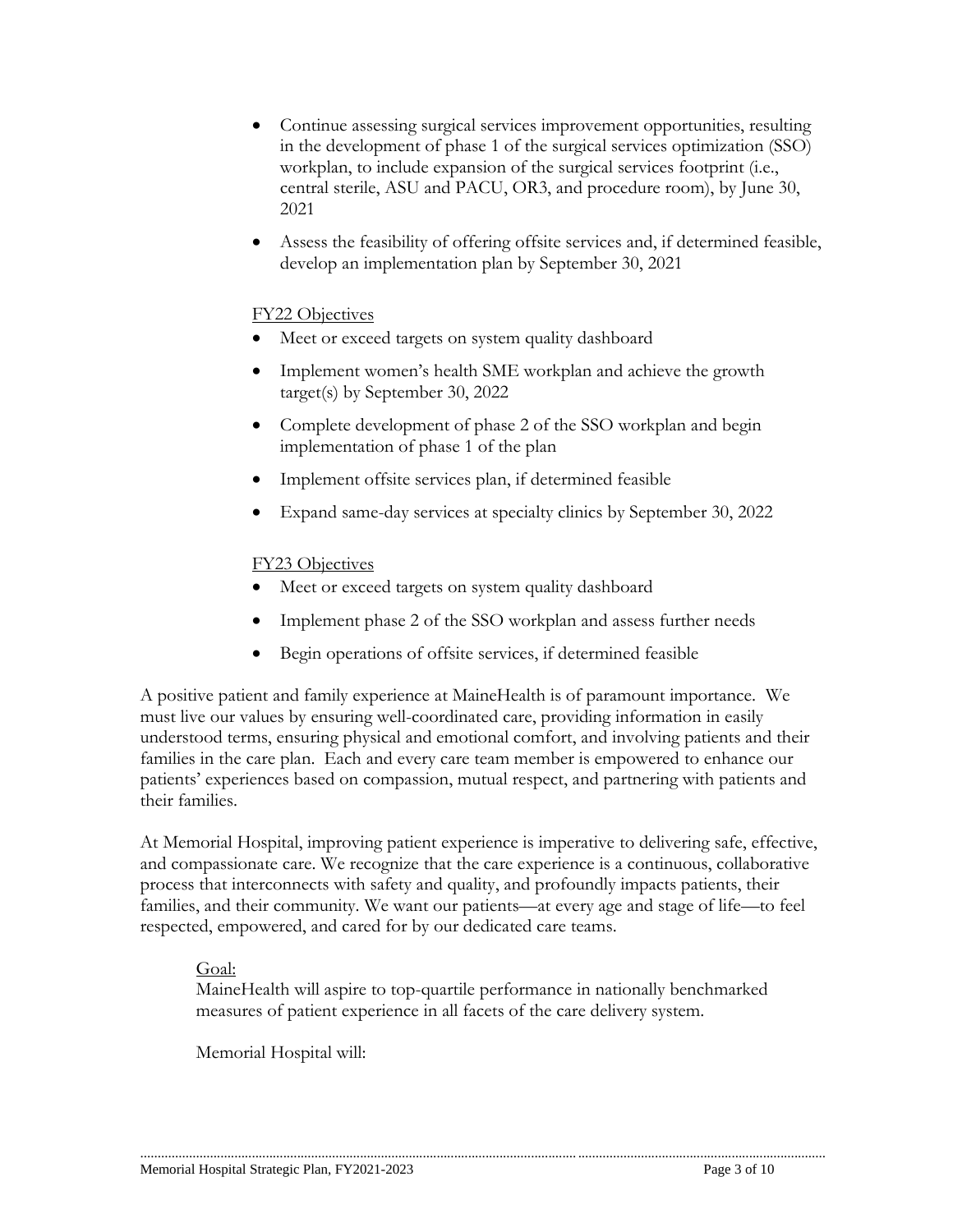### FY21 Objectives:

- Educate inpatient care team members by May 31, 2021, and ambulatory care team members by September 30, 2021, on patient experience survey questions to ensure their understanding of patient experience priorities, and provide care team members with quarterly results to track improvement
- Improve overall "willingness to recommend" patient experience benchmark rating by 7% from FY20 performance

### FY22 Objectives

- Improve overall "willingness to recommend" patient experience rating by 7% from FY21 performance
- Achieve or exceed NRC  $75<sup>th</sup>$  percentile benchmark (73.3%) for the overall Emergency Department patient experience score by September 30, 2022

### FY23 Objectives

 Improve overall "willingness to recommend" patient experience rating by 7% from FY22 performance

# **People:**

Each of us, whether we provide direct care to patients or support direct caregivers, is a member of the MaineHealth care team. And the correlation between an engaged, supported care team and superior organizational performance is well established. Health care provider organizations with higher engagement scores have higher quality scores, lower infection rates, higher safety scores, higher patient experience scores, and lower overall turnover and vacancy rates. Engagement is an operational imperative. MaineHealth must nurture a culture that enables members of the care team to perform at their best; fully commit to the health system's goals and objectives; contribute to a positive patient experience; and enhance their own wellbeing.

At Memorial Hospital, our culture is one where everyone feels a sense of ownership and wants to be here, as part of a greater care team. As pillars of high quality care, care team members are respected, valued, and trusted to deliver innovative solutions for our patients and community. We recognize our caregivers chose professions to help and to heal those in need; it is our duty to put our care teams first so they can put patients first. To achieve this, we will continue to develop a work experience where care team members are engaged, fulfilled, and inspired to carry on our mission.

### Goal:

MaineHealth will aspire to achieve top-quartile performance in nationally benchmarked measures of care team engagement.

Memorial Hospital will: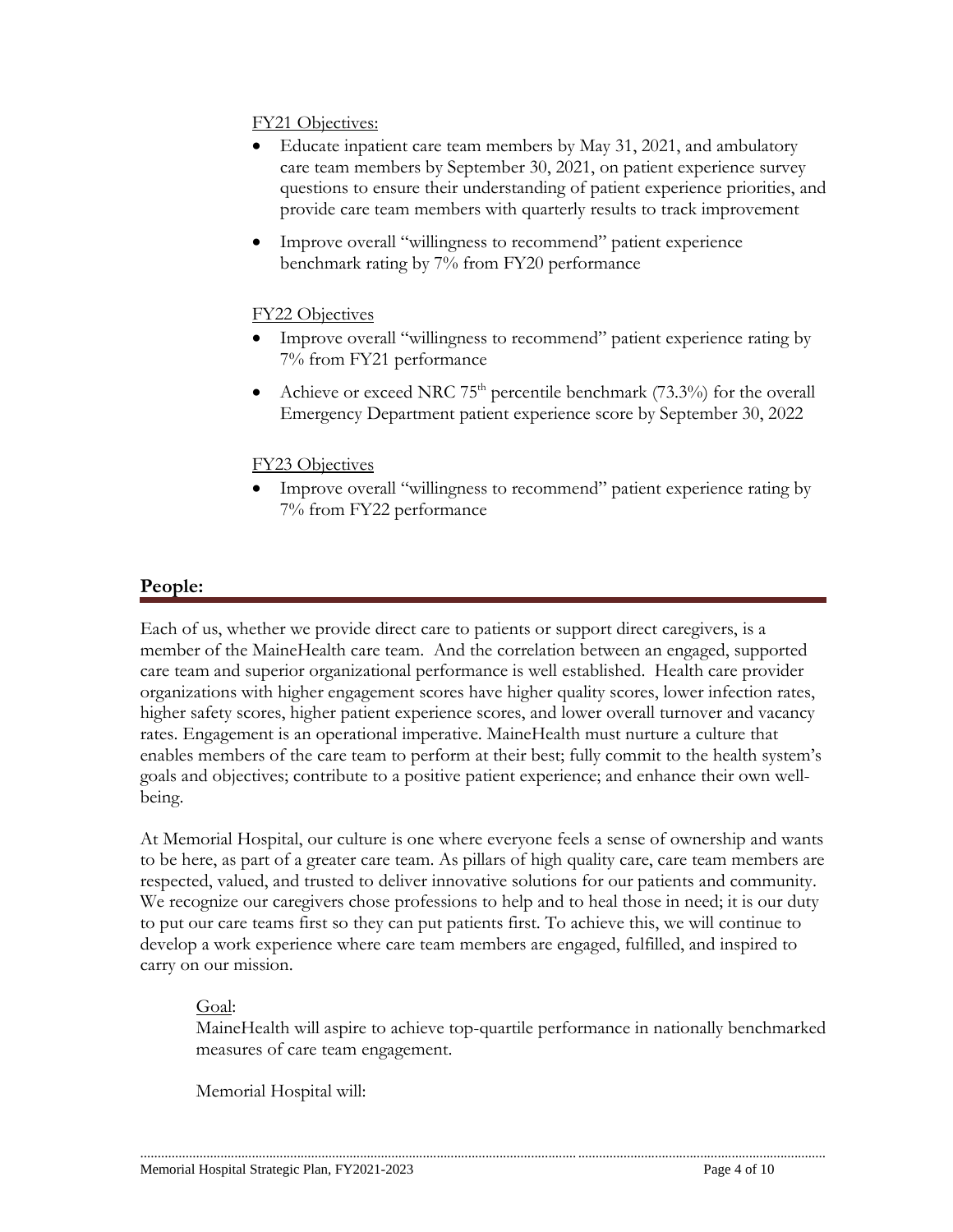### FY21 Objectives:

- Meet or exceed the minimum improvement target on the Gallup Engagement survey for care team members set for local entities (Q12 baseline 3.93; target 4.01)
- Meet or exceed the minimum improvement target on the Gallup Engagement survey for providers set for local entities (Q8 baseline 3.70; target 3.78)
- Establish a formal plan to implement a workplace violence prevention training program with 80% of care team members receiving training appropriate to their role
- Leveraging system resources, implement a series of leadership training programs for clinical and non-clinical leadership with 80% or more of leaders at Memorial completing the Manager as Coach training

### FY22 Objectives

- Meet or exceed the minimum improvement target on the Gallup Engagement survey for care team members set for local entities
- Meet or exceed the minimum improvement target on the Gallup Engagement survey for providers set for local entities
- Establish a formal plan to implement a workplace violence prevention training program with 85% of care team members receiving training appropriate to their role
- 100% of leaders at Memorial will complete the Manager as Coach training with 50% of leaders participating in at least one other formal leadership course

# FY23 Objectives

- Meet or exceed the minimum improvement target on the Gallup Engagement survey for care team members set for local entities
- Meet or exceed the minimum improvement target on the Gallup Engagement survey for providers set for local entities
- Establish a formal plan to implement a workplace violence prevention training program with 90% of care team members receiving the appropriate level of training
- 80% of leaders will participate in at least one formal leadership training with 50% of leaders participating in two or more formal leadership training programs

Our people are the most important asset in the pursuit of our mission and vision. They are the core of our success and are valued for the care they deliver, the work they perform, and the passion they demonstrate for high quality care each day.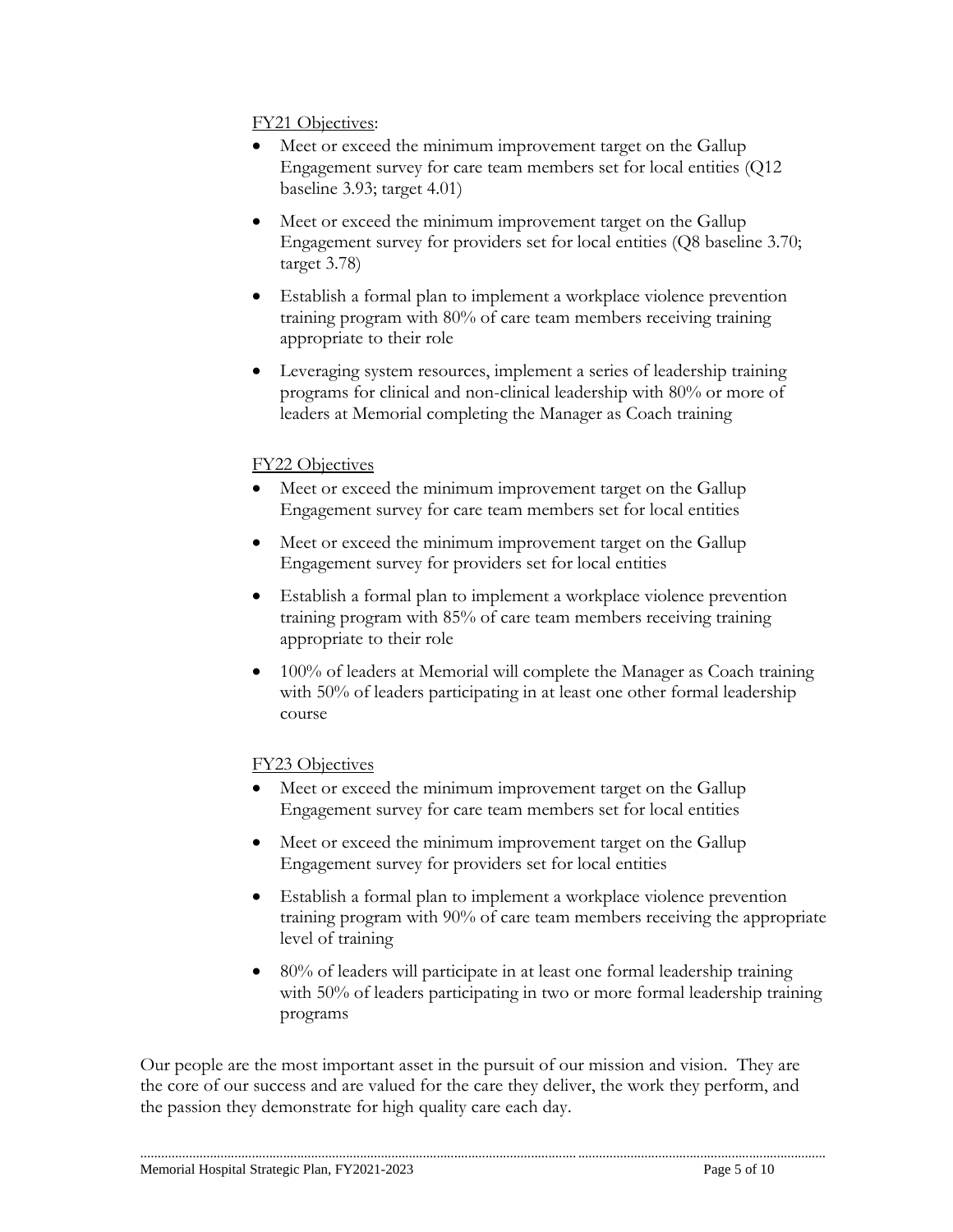Organizations today face formidable talent challenges. The ability to sustain a steady supply of critical talent is of strategic importance to Memorial Hospital. To align talent management with business strategy necessitates proactive investment in innovative recruitment and retention efforts, while providing attractive, targeted education and development opportunities to existing care team members. To optimize its workforce, Memorial will hire for cultural fit and skillset, ensure a smooth onboarding process, and promote career development.

#### Goal:

MaineHealth will exceed the national median in retention and recruitment performance through the deployment of innovative programs, with education and training experiences that advance our mission and vision.

Memorial Hospital will:

### FY21 Objectives:

- Develop and implement a Medical Assistant training program in partnership with an educational partner(s)
- Meet or exceed MaineHealth benchmark to reduce provider turnover
- Establish one career path for internal team members
- Develop and implement an onboarding program for new providers and new care team members through peer-to-peer coaching and mentorship, resulting in a decrease in first-year turnover

### FY22 Objectives

- Partner with a minimum of one new school and/or education institution (e.g., Fryeburg Academy, WMCC) to grow our own workforce
- Address provider and care team burnout by implementing tools to assist in reducing stress, and by assessing the root causes of burnout and implementing any needed operational improvements
- Establish two career paths for internal team members

### FY23 Objectives

 Fully support service growth goals by meeting stated recruitment deadlines 100% of the time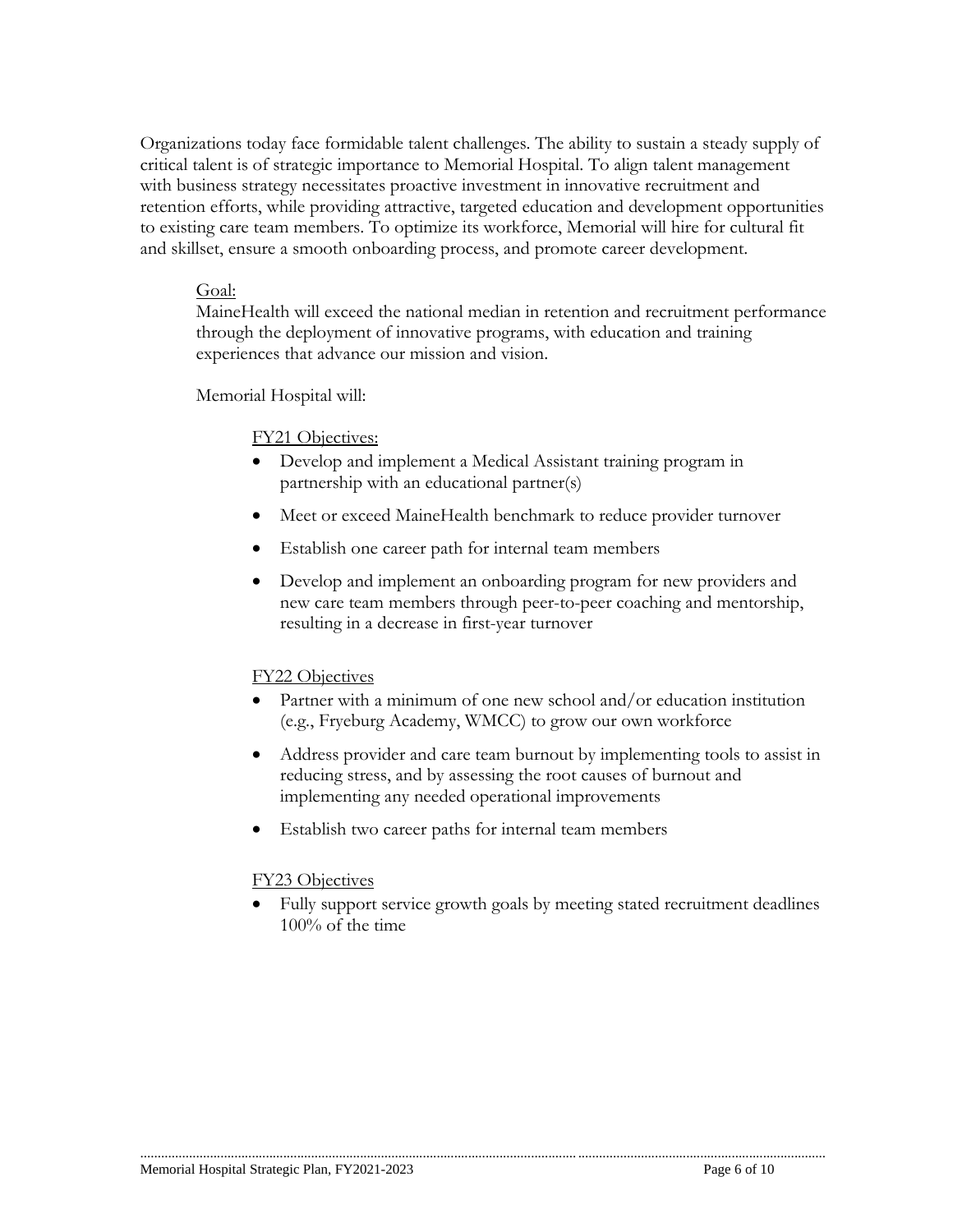# **Population:**

MaineHealth's commitment to population health improvement differentiates our system from others and forms the basis for innovative, proactive initiatives that measurably improve the health status of individuals and communities alike. MaineHealth's vision has supported this unique focus for two decades. The health system acknowledges the impact of a community's environment, individual behaviors and public policy - in addition to clinical care - on overall health status. We must broaden our focus beyond the disease prevention and wellness strategies historically implemented and adopt actions that more deeply impact the social determinants of health and reduce health disparities.

Memorial is invested in the health of everyone in our community. We will continue to grow as a population health leader by not only offering excellent clinical, operational, and administrative services but also by supporting local organizations and initiatives, developing innovative partnerships, and sharing our successes and best practices. It is a privilege to live and work in the Mt. Washington Valley, and together we will continue our vigorous commitment to transforming health and wellness here for everyone.

### Goal:

MaineHealth will continue to lead and collaborate in the development and implementation of disease prevention initiatives and adopt innovative strategies that measurably and positively impact the determinants of health and the overall health of our service area.

### Memorial Hospital will:

### FY21 Objectives:

- Develop a workplan and improvement target for how to increase access to behavioral health services for adult and pediatric patients through telehealth services for medical management, provider-to-provider consult availability, and in-person services
- Collaborate as a lead change agent on impacting the social determinants of health by implementing at least 2 strategies from the CHNA Implementation Plan
- Implement the MaineHealth Diabetes Prevention Program, enrolling at least 60 individuals by September 30, 2021
- Serve at least 200 patients with substance use disorder through the IMAT program by September 30, 2021, and partner with at least 1 community agency to provide comprehensive, multidisciplinary care, including counseling and recovery coaching

#### FY22 Objectives

 Implement the behavioral health access workplan, achieving the improvement target for increased access to behavioral health services for adult and pediatric populations

............................................................................................................................. .......................................................................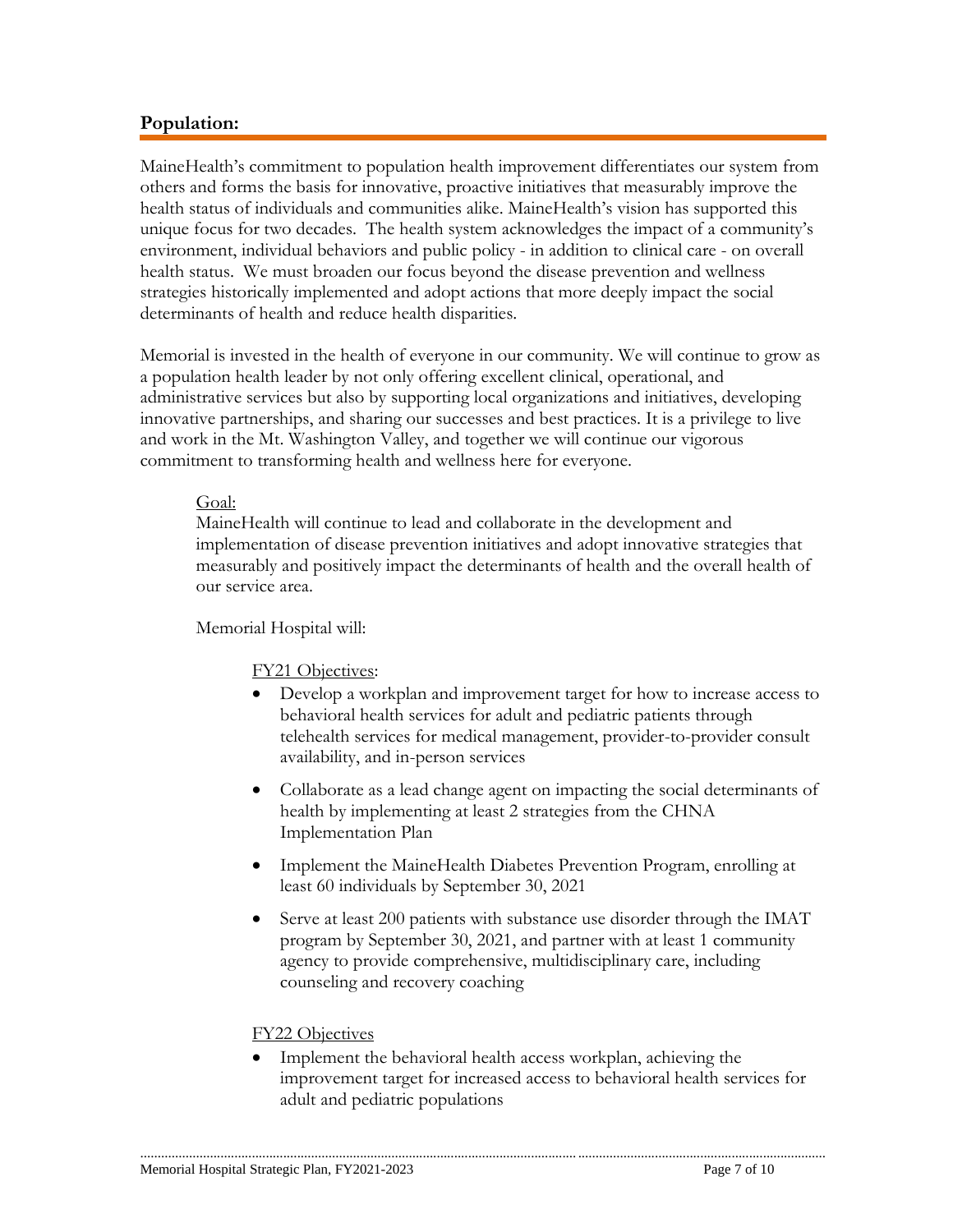- Identify and engage in at least 1 community partnership aimed at addressing the social determinants of health by April 30, 2022, to better leverage community services and extend our reach to various patient populations
- Expand food insecurity screenings for adult patients into other clinical areas and identify at least 1 strategy for providing healthy food to these patients by September 30, 2022
- Increase the number of IMAT patients served by 15% from FY21

# FY23 Objectives

- Increase the number of IMAT patients served by 20% from FY22
- Collaborate with Maine Behavioral Healthcare to assess the feasibility of partnering to provide integrated behavioral health services and psychiatric consultations in the Mount Washington Valley

# **Value:**

As the largest health system in our region, MaineHealth is uniquely capable of having a profound impact on the affordability of health care in the communities we serve. We must seize the opportunities available to us to further reduce the cost of care delivered by our health system and improve the overall value proposition. MaineHealth, within its purview, will continue to take action to manage the total cost of care and make care more affordable for the residents of our region.

At Memorial Hospital, we are responsible financial stewards and we pride ourselves on delivering sustainable care. We will continue to focus on our care teams, to achieve excellence in clinical care, efficiency, and financial results, and to ensure value for those we serve. When community members seek out our services, during uncertain and distressing times of their lives, cost should not be a barrier to care. At Memorial, we are partnering to improve value for our patients when they need us most.

### Goal:

MaineHealth will aspire to deliver health care services at a cost below the national median.

Memorial Hospital will:

# FY21 Objectives:

- Achieve budgeted operating margin by September 30, 2021
- Complete a review of at least 2 departments, identified through Truven Analytics, for potential operational efficiencies by December 31, 2020, and set expense reduction targets to demonstrate value by providing affordable care by June 30, 2021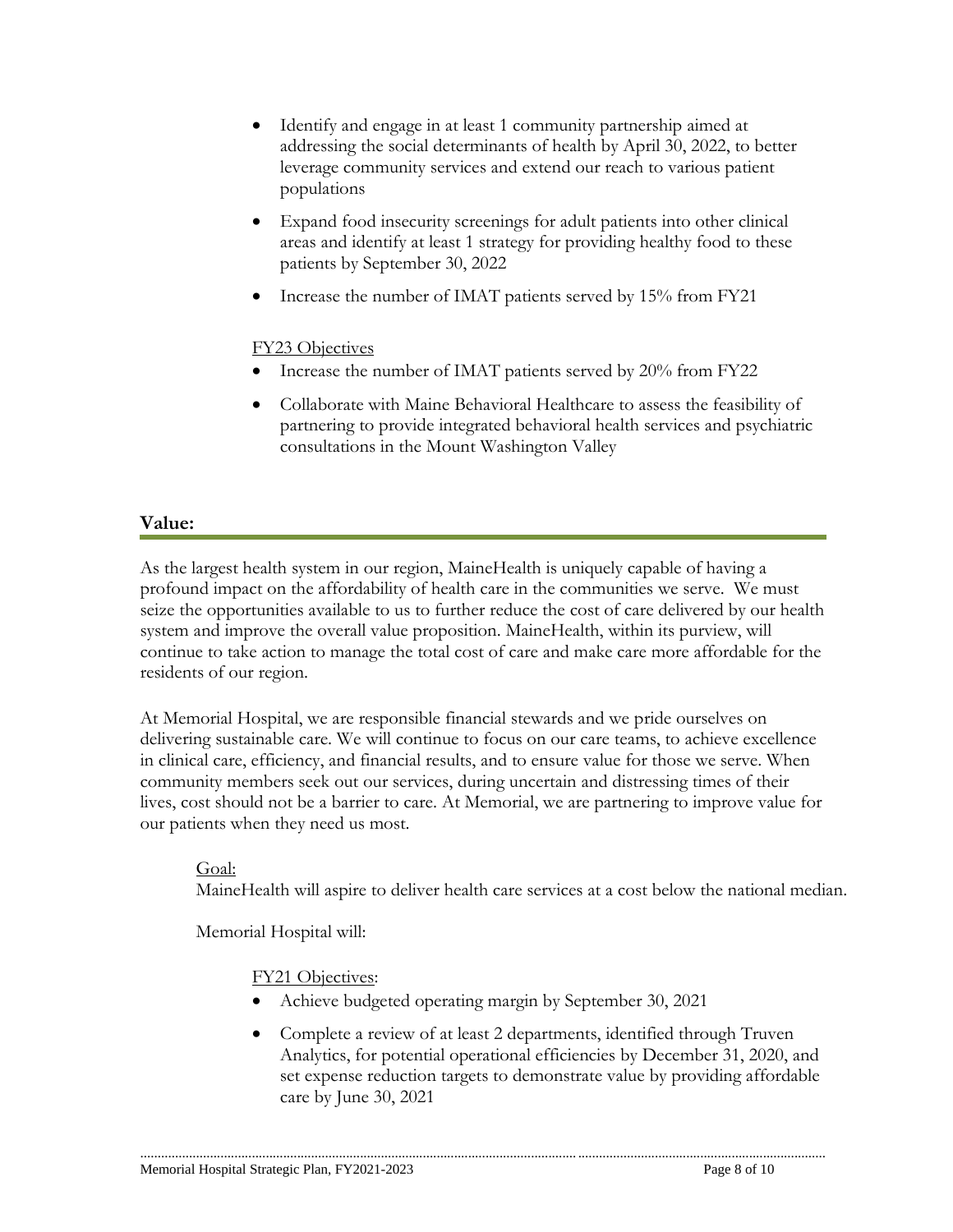- Increase internal referrals (i.e., internal PCPs to internal specialists) by 5% and external referrals (i.e., external PCPs to internal specialists) by 5% by September 30, 2021
- Define and achieve targets for Total Expense and Total Gross Revenue per Adjusted Discharge (as defined by the MaineHealth System Operational Efficiency Dashboard) by September 30, 2021

### FY22 Objectives

- Achieve the budgeted operating margin
- Meet or exceed the targets for Total Expense and Total Gross Revenue per Adjusted Discharge by September 30, 2022
- Identify opportunities to improve coding accuracy and charge capture by implementing training for providers to improve documentation, and develop baseline and target metrics for inpatient and outpatient services by end of fiscal year
- Reduce avoidable ED visits among Memorial patients by 20% through increased access to primary care

............................................................................................................................. .......................................................................

 Assess Memorial's performance on consumer sensitive pricing and develop a plan to adjust prices, if determined financially feasible, by September 30, 2022

### FY23 Objectives

• Achieve the budgeted operating margin